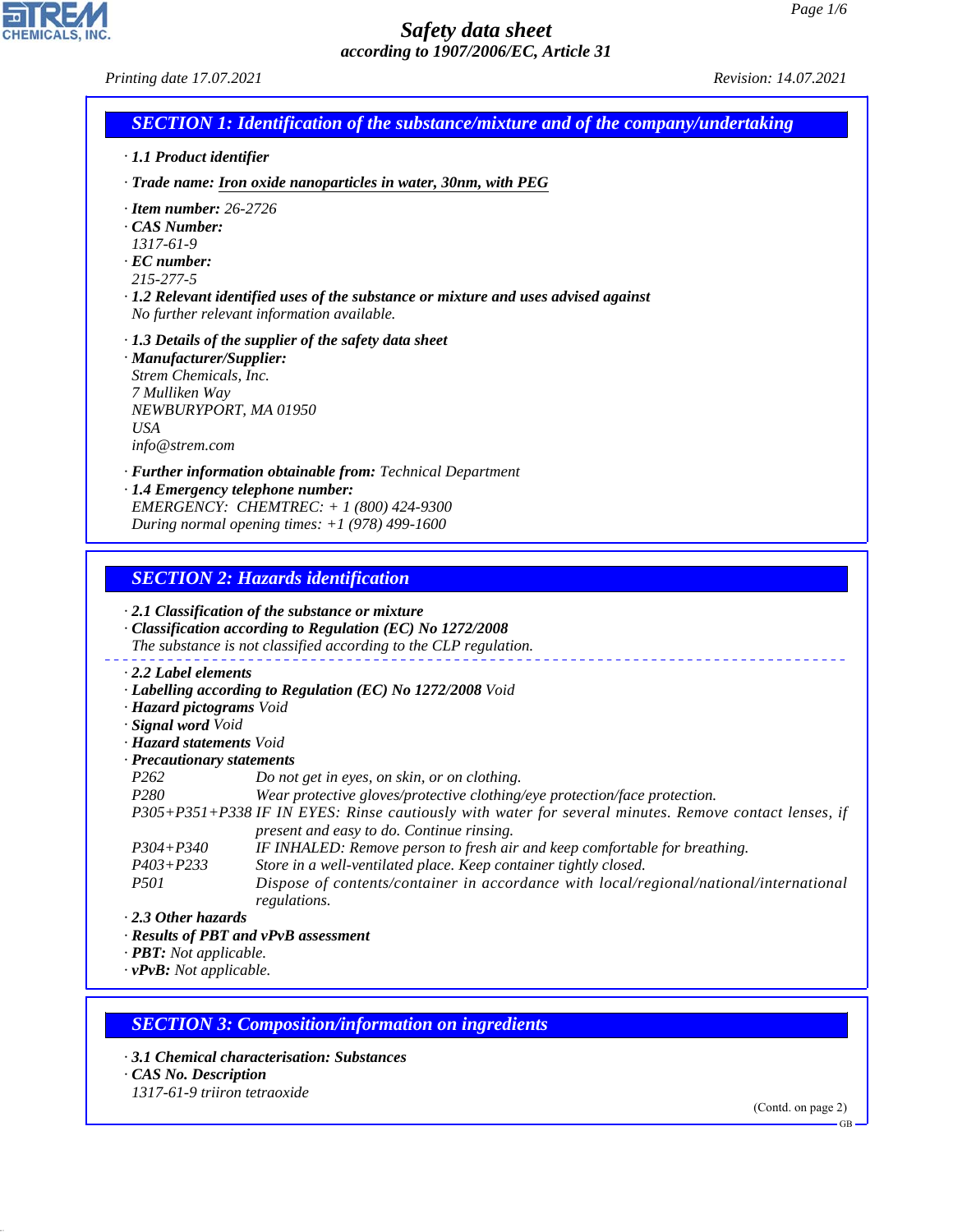*Printing date 17.07.2021 Revision: 14.07.2021*

*Trade name: Iron oxide nanoparticles in water, 30nm, with PEG*

(Contd. of page 1)

- *· Identification number(s)*
- *· EC number: 215-277-5*
- *· Dangerous components: Void*

## *SECTION 4: First aid measures*

- *· 4.1 Description of first aid measures*
- *· General information: No special measures required.*
- *· After inhalation: Supply fresh air; consult doctor in case of complaints.*
- *· After skin contact: Immediately rinse with water.*
- *· After eye contact: Rinse opened eye for several minutes under running water. Then consult a doctor.*
- *· After swallowing: If symptoms persist consult doctor.*
- *· 4.2 Most important symptoms and effects, both acute and delayed No further relevant information available.*
- *· 4.3 Indication of any immediate medical attention and special treatment needed*

*No further relevant information available.*

### *SECTION 5: Firefighting measures*

- *· 5.1 Extinguishing media*
- *· Suitable extinguishing agents: Use fire extinguishing methods suitable to surrounding conditions.*
- *· 5.2 Special hazards arising from the substance or mixture No further relevant information available.*
- *· 5.3 Advice for firefighters*
- *· Protective equipment: No special measures required.*

#### *SECTION 6: Accidental release measures*

- *· 6.1 Personal precautions, protective equipment and emergency procedures Not required.*
- *· 6.2 Environmental precautions: No special measures required.*
- *· 6.3 Methods and material for containment and cleaning up:*
- *Absorb with liquid-binding material (sand, diatomite, acid binders, universal binders, sawdust). Dispose contaminated material as waste according to item 13.*
- *· 6.4 Reference to other sections*
- *See Section 7 for information on safe handling.*
- *See Section 8 for information on personal protection equipment.*
- *See Section 13 for disposal information.*

# *SECTION 7: Handling and storage*

- *· 7.1 Precautions for safe handling No special measures required.*
- *· Information about fire and explosion protection: No special measures required.*
- *· 7.2 Conditions for safe storage, including any incompatibilities*
- *· Storage:*

44.1.1

- *· Requirements to be met by storerooms and receptacles: No special requirements.*
- *· Information about storage in one common storage facility: Not required.*
- *· Further information about storage conditions: None.*
- *· 7.3 Specific end use(s) No further relevant information available.*

(Contd. on page 3)

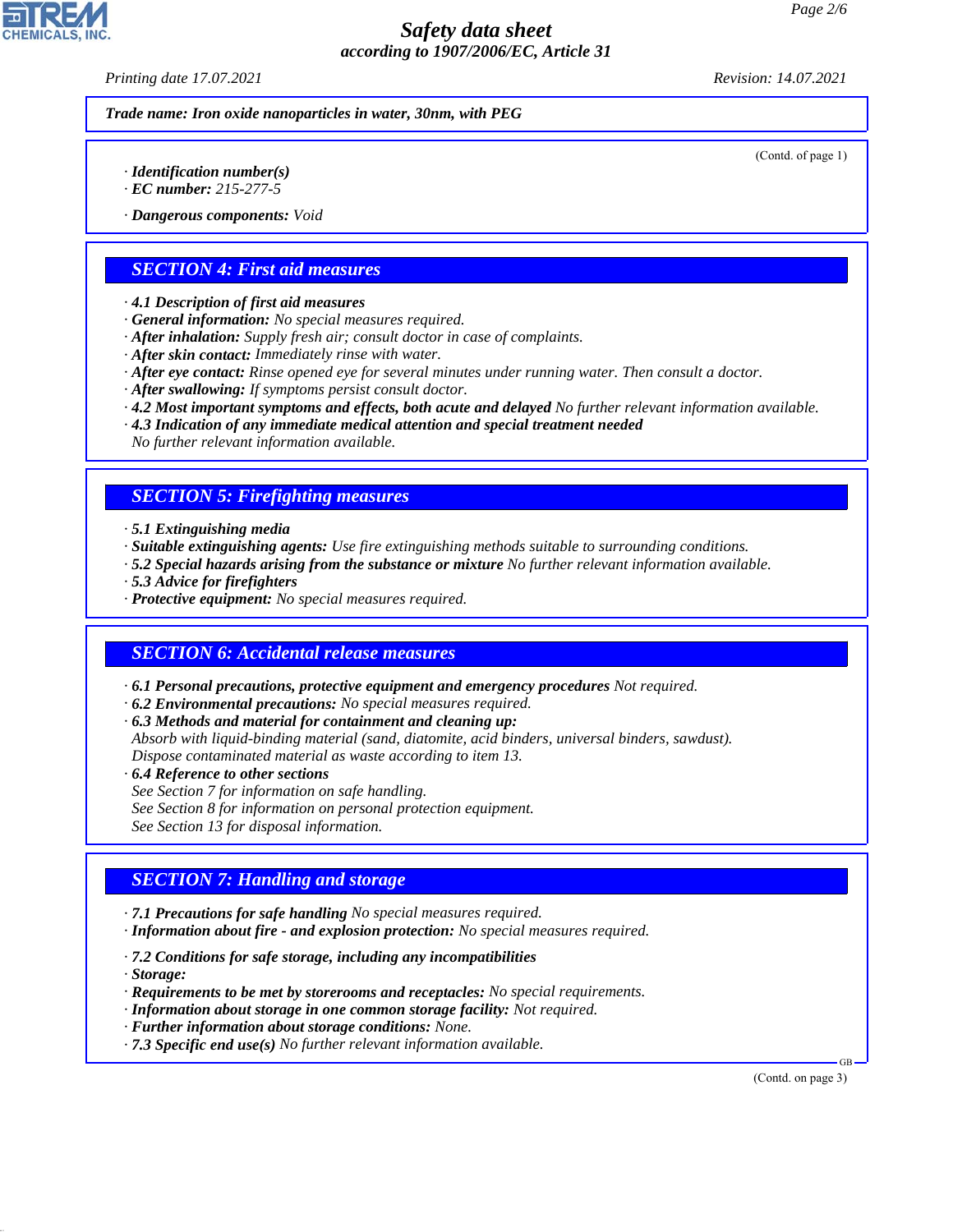*Printing date 17.07.2021 Revision: 14.07.2021*

44.1.1

*Trade name: Iron oxide nanoparticles in water, 30nm, with PEG*

(Contd. of page 2)

# *SECTION 8: Exposure controls/personal protection · Additional information about design of technical facilities: No further data; see item 7. · 8.1 Control parameters · Ingredients with limit values that require monitoring at the workplace: Not required. · Additional information: The lists valid during the making were used as basis. · 8.2 Exposure controls · Personal protective equipment: · General protective and hygienic measures: The usual precautionary measures are to be adhered to when handling chemicals. · Respiratory protection: Not required. · Protection of hands:* \_S*Protective gloves The glove material has to be impermeable and resistant to the product/ the substance/ the preparation. Due to missing tests no recommendation to the glove material can be given for the product/ the preparation/ the chemical mixture. Selection of the glove material on consideration of the penetration times, rates of diffusion and the degradation · Material of gloves The selection of the suitable gloves does not only depend on the material, but also on further marks of quality and varies from manufacturer to manufacturer. · Penetration time of glove material The exact break through time has to be found out by the manufacturer of the protective gloves and has to be observed. · Eye protection: Goggles recommended during refilling · 9.1 Information on basic physical and chemical properties · General Information · Appearance: Form: Solution Colour: Black · Odour: Odourless · Odour threshold: Not determined. · pH-value: Not determined. · Change in condition Melting point/freezing point: Undetermined. Initial boiling point and boiling range: Undetermined. · Flash point: 82 °C · Flammability (solid, gas): Not determined. · Ignition temperature: 228 °C · Decomposition temperature: Not determined. · Auto-ignition temperature: Not determined. · Explosive properties: Product does not present an explosion hazard. · Explosion limits: Lower: 0.7 Vol % Upper: 5 Vol %* (Contd. on page 4) GB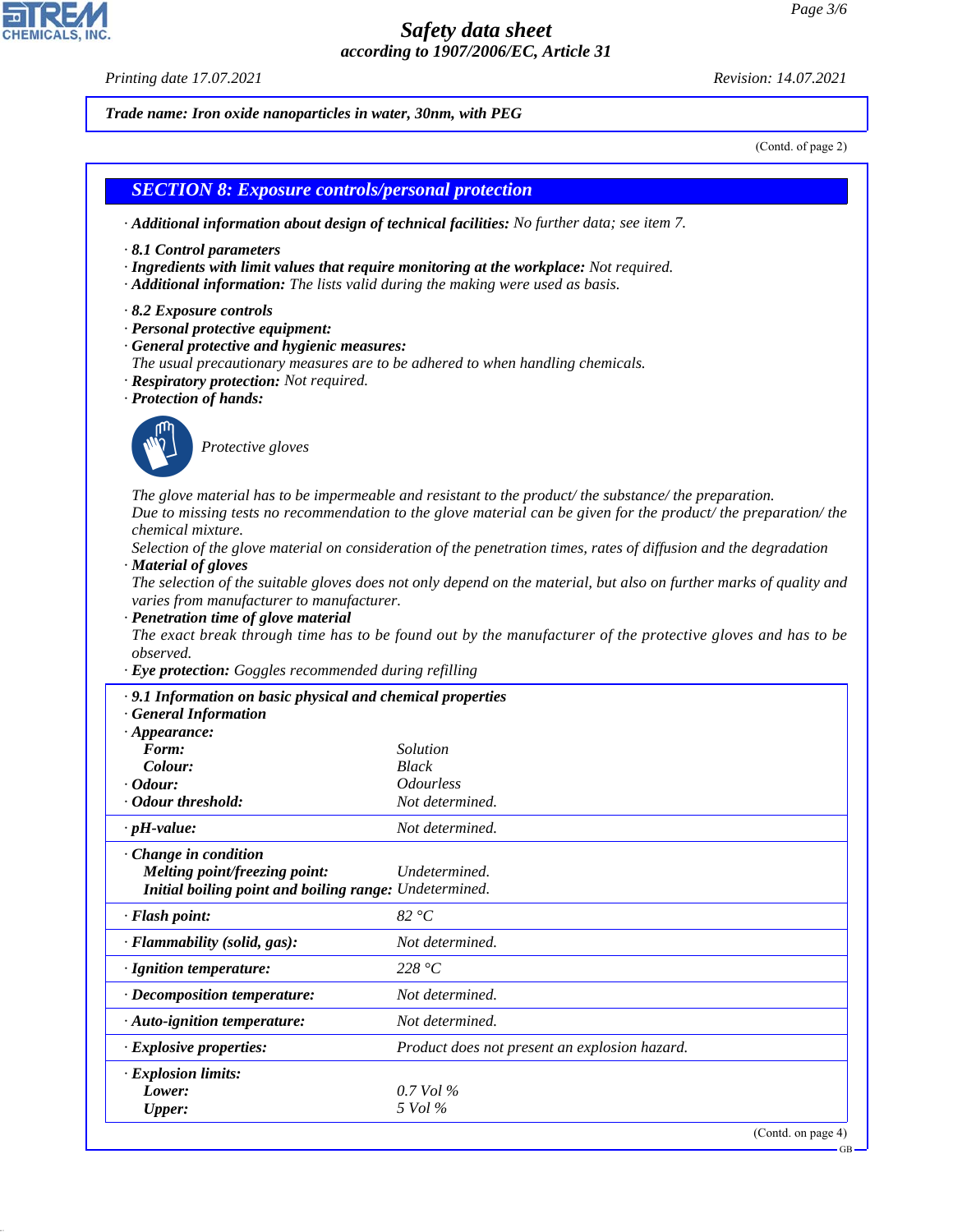*Printing date 17.07.2021 Revision: 14.07.2021*

*Trade name: Iron oxide nanoparticles in water, 30nm, with PEG*

|                                           | (Contd. of page 3)                         |
|-------------------------------------------|--------------------------------------------|
| · Vapour pressure:                        | Not determined.                            |
| $\cdot$ Density:                          | Not determined.                            |
| $\cdot$ Relative density                  | Not determined.                            |
| · Vapour density                          | Not determined.                            |
| $\cdot$ Evaporation rate                  | Not determined.                            |
| · Solubility in / Miscibility with        |                                            |
| water:                                    | Not miscible or difficult to mix.          |
| · Partition coefficient: n-octanol/water: | Not determined.                            |
| $\cdot$ Viscosity:                        |                                            |
| Dynamic:                                  | Not determined.                            |
| Kinematic:                                | Not determined.                            |
| · Solvent content:                        |                                            |
| Organic solvents:                         | $0.0\%$                                    |
| Water:                                    | $1.0\%$                                    |
| $VOC$ (EC)                                | $0.00\%$                                   |
| . 9.2 Other information                   | No further relevant information available. |

#### *SECTION 10: Stability and reactivity*

*· 10.1 Reactivity No further relevant information available.*

- *· 10.2 Chemical stability*
- *· Thermal decomposition / conditions to be avoided: No decomposition if used according to specifications.*
- *· 10.3 Possibility of hazardous reactions No dangerous reactions known.*
- *· 10.4 Conditions to avoid No further relevant information available.*
- *· 10.5 Incompatible materials: No further relevant information available.*
- *· 10.6 Hazardous decomposition products: No dangerous decomposition products known.*

### *SECTION 11: Toxicological information*

*· 11.1 Information on toxicological effects*

*· Acute toxicity Based on available data, the classification criteria are not met.*

*· LD/LC50 values relevant for classification:*

*1317-61-9 triiron tetraoxide*

*Oral LD50 >5000 mg/kg (rat)*

*· Primary irritant effect:*

44.1.1

- *· Skin corrosion/irritation Based on available data, the classification criteria are not met.*
- *· Serious eye damage/irritation Based on available data, the classification criteria are not met.*
- *· Respiratory or skin sensitisation Based on available data, the classification criteria are not met.*
- *· CMR effects (carcinogenity, mutagenicity and toxicity for reproduction)*
- *· Germ cell mutagenicity Based on available data, the classification criteria are not met.*
- *· Carcinogenicity Based on available data, the classification criteria are not met.*
- *· Reproductive toxicity Based on available data, the classification criteria are not met.*
- *· STOT-single exposure Based on available data, the classification criteria are not met.*
- *· STOT-repeated exposure Based on available data, the classification criteria are not met.*
- *· Aspiration hazard Based on available data, the classification criteria are not met.*

(Contd. on page 5)

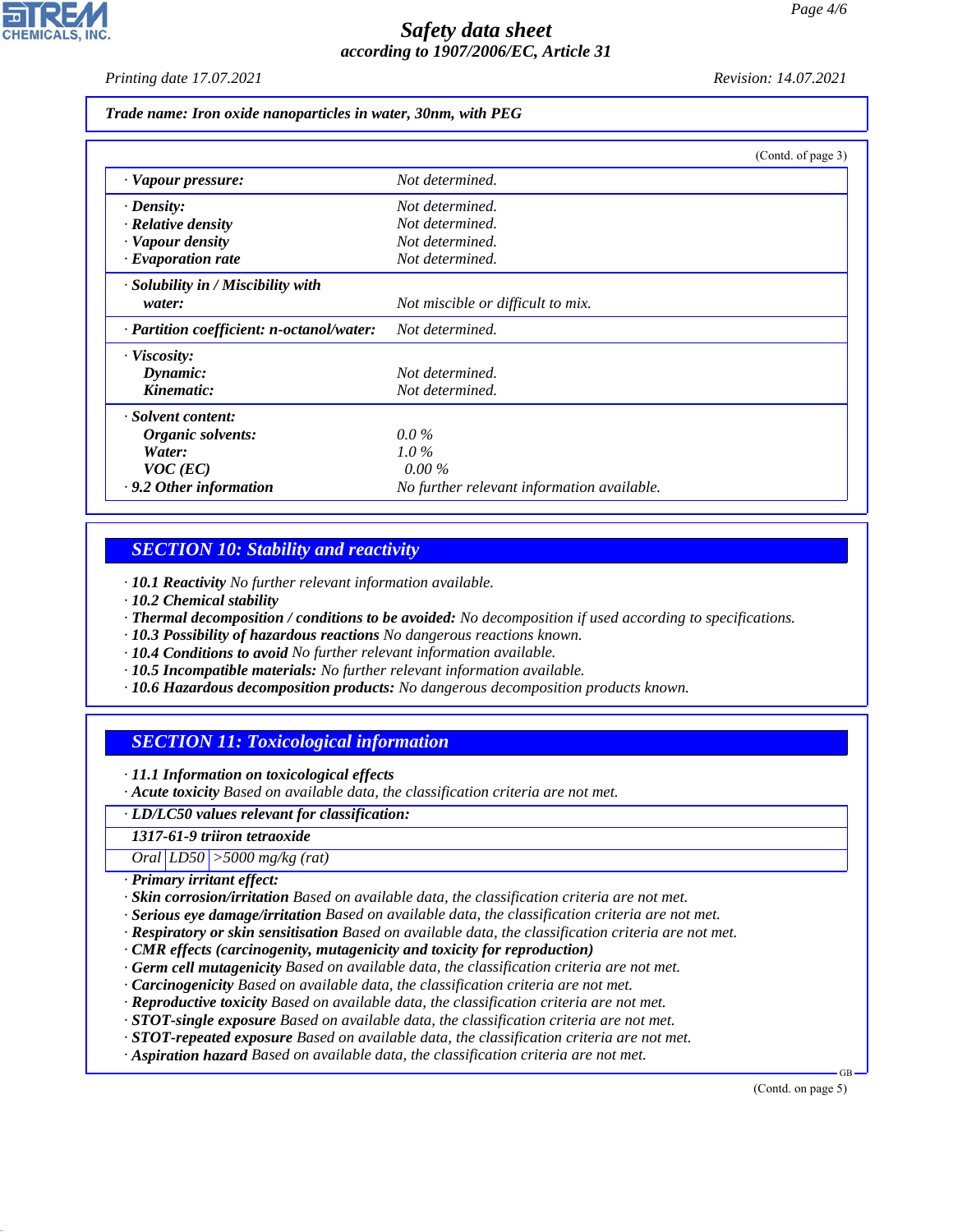*Printing date 17.07.2021 Revision: 14.07.2021*

**CHEMICALS, INC** 

*Trade name: Iron oxide nanoparticles in water, 30nm, with PEG*

(Contd. of page 4)

#### *SECTION 12: Ecological information*

- *· 12.1 Toxicity*
- *· Aquatic toxicity: No further relevant information available.*
- *· 12.2 Persistence and degradability No further relevant information available.*
- *· 12.3 Bioaccumulative potential No further relevant information available.*
- *· 12.4 Mobility in soil No further relevant information available.*
- *· Additional ecological information:*
- *· General notes: Not known to be hazardous to water.*
- *· 12.5 Results of PBT and vPvB assessment*
- *· PBT: Not applicable.*
- *· vPvB: Not applicable.*
- *· 12.6 Other adverse effects No further relevant information available.*

#### *SECTION 13: Disposal considerations*

*· 13.1 Waste treatment methods*

*· Recommendation Disposal must be made according to official regulations.*

*· Uncleaned packaging:*

*· Recommendation: Disposal must be made according to official regulations.*

| <b>SECTION 14: Transport information</b>                                                  |                 |  |
|-------------------------------------------------------------------------------------------|-----------------|--|
| $\cdot$ 14.1 UN-Number<br>· ADR, ADN, IMDG, IATA                                          | not regulated   |  |
| $\cdot$ 14.2 UN proper shipping name<br>· ADR, ADN, IMDG, IATA                            | not regulated   |  |
| $\cdot$ 14.3 Transport hazard class(es)                                                   |                 |  |
| · ADR, ADN, IMDG, IATA<br>· Class                                                         | not regulated   |  |
| $\cdot$ 14.4 Packing group<br>· ADR, IMDG, IATA                                           | not regulated   |  |
| · 14.5 Environmental hazards:<br>$\cdot$ Marine pollutant:                                | No              |  |
| $\cdot$ 14.6 Special precautions for user                                                 | Not applicable. |  |
| $\cdot$ 14.7 Transport in bulk according to Annex II of<br><b>Marpol and the IBC Code</b> | Not applicable. |  |
| · UN "Model Regulation":                                                                  | not regulated   |  |

# *SECTION 15: Regulatory information*

*· 15.1 Safety, health and environmental regulations/legislation specific for the substance or mixture*

*· Directive 2012/18/EU*

44.1.1

*· Named dangerous substances - ANNEX I Substance is not listed.*

(Contd. on page 6)

GB